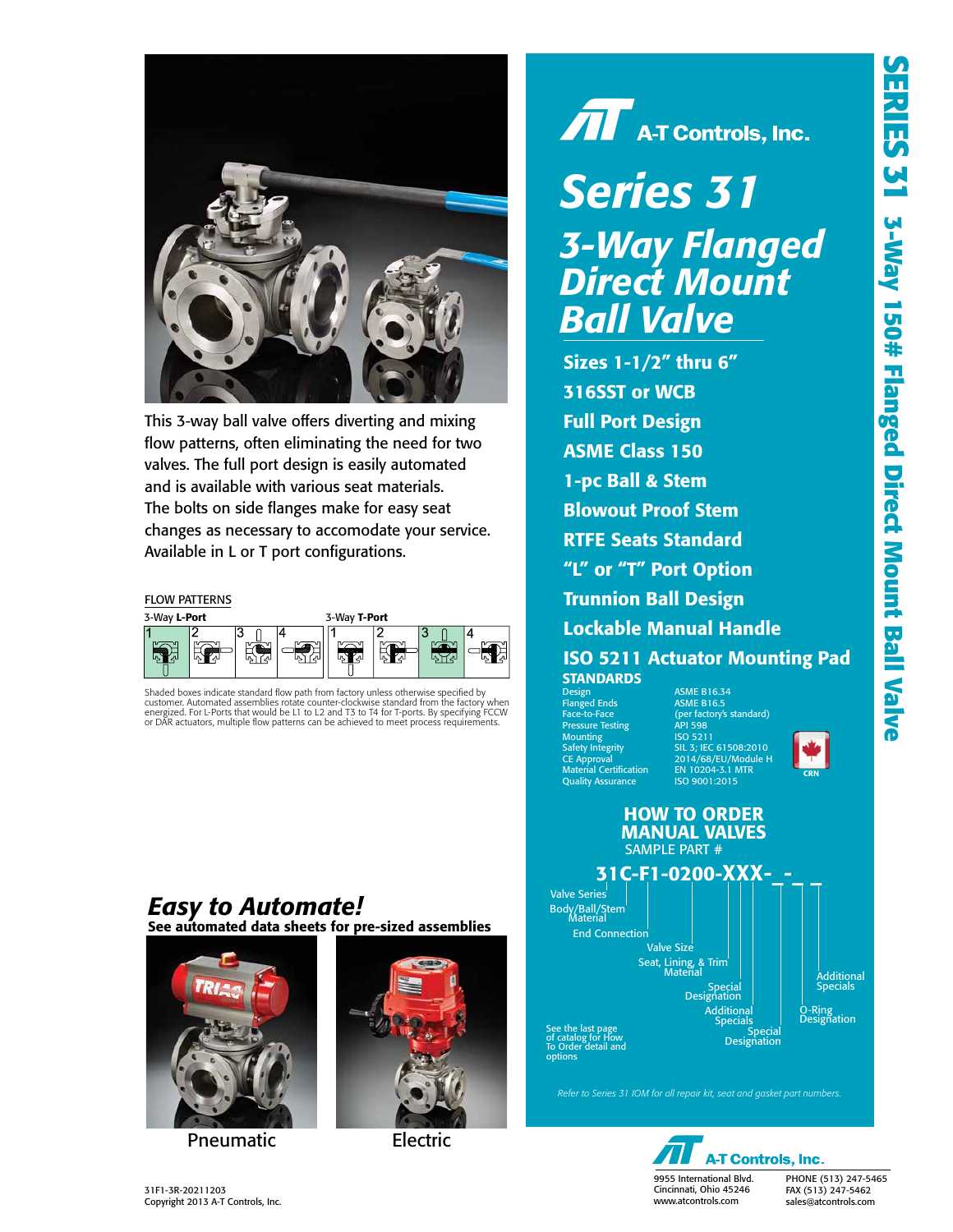### **Series 31** 3-Way Flanged Ball Valve Full Port, L or T Option ASME Class 150

|  | <b>MATERIALS LIST</b> |
|--|-----------------------|
|  |                       |
|  |                       |

| NO. | <b>PART NAME</b>                                        | QTY            | <b>STAINLESS</b><br><b>STEEL</b>     | <b>CARBON STEEL</b>            | <b>SPARE</b><br><b>PART</b> |  |
|-----|---------------------------------------------------------|----------------|--------------------------------------|--------------------------------|-----------------------------|--|
| 1   | <b>BODY</b>                                             | 1              | ASTM A351<br><b>GRADE CF8M</b>       | ASTM A216<br><b>GRADE WCB</b>  |                             |  |
| 2   | <b>END CAP</b>                                          | 3              | ASTM A351<br><b>GRADE CF8M</b>       | ASTM A216<br><b>GRADE WCB</b>  |                             |  |
| 3   | <b>TOP COVER</b>                                        | $\mathbf{I}$   | ASTM A351<br><b>GRADE CF8M</b>       | ASTM A216<br><b>GRADE WCB</b>  |                             |  |
| 4   | <b>BALL &amp; STEM</b>                                  | 1              | ASTM A351<br><b>GRADE CF8M</b>       | ASTM A351<br><b>GRADE CF8M</b> |                             |  |
| 5   | <b>SEAT</b>                                             | 3              | <b>RTFE</b>                          | <b>RTFE</b>                    | *                           |  |
| 6   | <b>THRUST WASHER</b>                                    | $\mathbf{I}$   | 50/50 STFE                           | 50/50 STFE                     | *                           |  |
| 7   | TRUNNION BEARING                                        | 1              | <b>PEEK</b>                          | PEEK                           | *                           |  |
| 8   | <b>ANTI-STATIC SPRING</b>                               | 1              | AISI 316                             | AISI 316                       | *                           |  |
| 9   | <b>JOINT GASKET</b>                                     | 3              | PTFE                                 | <b>PTFE</b>                    | *                           |  |
| 10  | <b>COVER GASKET</b>                                     | $\mathbf{I}$   | PTFE                                 | <b>PTFE</b>                    | *                           |  |
| 11  | STEM O-RING                                             | 1              | <b>FKM</b>                           | <b>FKM</b>                     | $\ast$                      |  |
| 12  | <b>GLAND PACKING</b>                                    | 1 SET          | PTFE                                 | <b>PTFE</b>                    | $\ast$                      |  |
| 13  | <b>GLAND BUSHING</b>                                    | 1              | <b>AISI 304</b>                      | AISI 304                       |                             |  |
| 14  | <b>BELLEVILLE WASHER</b>                                | $3*$           | AISI 301                             | <b>AISI 301</b>                |                             |  |
| 15  | <b>HANDLE SLEEVE</b>                                    | 1              | <b>VINYL</b>                         | <b>VINYL</b>                   |                             |  |
| 16  | <b>HANDLE BAR</b><br>$2 - 1/2" - 3"$                    | 1              | AISI 304                             | AISI 304                       |                             |  |
| 16  | HANDLE BAR -4"-6"                                       | 1              | <b>CARBON STEEL</b>                  | <b>CARBON STEEL</b>            |                             |  |
| 17  | <b>HANDLE HUB</b><br>$2 - 1/2" - 4"$                    | 1              | ASTM A351<br><b>GRADE CF8</b>        | ASTM A351<br><b>GRADE CF8</b>  |                             |  |
| 17  | <b>HANDLE HUB-6"</b>                                    | 1              | <b>WCB</b>                           | <b>WCB</b>                     |                             |  |
| 18  | <b>INDICATOR PLATE</b>                                  | 1              | AISI 304                             | AISI 304                       |                             |  |
| 19  | <b>HANDLE BOLT</b>                                      | 1              | <b>AISI 304</b>                      | <b>AISI 304</b>                |                             |  |
| 20  | HANDLE 1-1/2" - 2"                                      | $\mathbf{I}$   | <b>AISI 304</b>                      | <b>AISI 304</b>                |                             |  |
| 21  | PACKING GLAND                                           | 1              | <b>ASTM A351</b><br><b>GRADE CF8</b> | ASTM A351<br><b>GRADE CF8</b>  |                             |  |
| 22  | <b>HANDLE STOP BOLT</b>                                 | 1              | <b>AISI 304</b>                      | <b>AISI 304</b>                |                             |  |
| 23  | <b>NUT &amp; WASHER</b>                                 | $\mathbf{I}$   | AISI 304                             | <b>AISI 304</b>                |                             |  |
| 24  | <b>BODY STUD</b>                                        | #              | ASTM A193<br><b>GRADE B8</b>         | ASTM A193<br><b>GRADE B8</b>   |                             |  |
| 25  | <b>BODY NUT</b>                                         | #              | ASTM A194<br><b>GRADE 8</b>          | ASTM A194<br><b>GRADE 8</b>    |                             |  |
| 26  | <b>COVER STUD NUT</b>                                   | ٨              | ASTM A194<br><b>GRADE 8</b>          | ASTM A194<br><b>GRADE 8</b>    |                             |  |
| 27  | <b>COVER STUD</b>                                       | Λ              | ASTM A193<br><b>GRADE B8</b>         | ASTM A193<br><b>GRADE B8</b>   |                             |  |
| 28  | PACKING GLAND BOLT                                      | 2              | AISI 304                             | <b>AISI 304</b>                |                             |  |
| 29  | PACKING GLAND NUT                                       | $\overline{2}$ | <b>AISI 304</b>                      | <b>AISI 304</b>                |                             |  |
|     | On 6" valve gty is 8 pcs (4 on each packing gland bolt) |                |                                      |                                |                             |  |

\* On 6" valve, qty is 8 pcs (4 on each packing gland bolt)<br># 1-1/2" THRU 3" = Qty. 12 pcs | 4" = Qty. 18 pcs | 6" = Qty. 30 pcs<br>^ 1-1/2" THRU 3" = 4 pcs, 4" = 6 pcs., 6" = 12 pcs

TFM™ is a trademark of Dyneon™, a 3M Company.<br>Kalrez® is a registered trademark of DuPont Performance Elastomers.<br>A-T Controls reserves the right to change product designs and technical/dimensional specifications without n









|                 |               | VALVE DIMENSIONS |       |       |      |      |   |      |      |       |       |       |      | <b>ACTUATOR MOUNTING DIMENSIONS</b> |      |      |         |      |       |                |       |
|-----------------|---------------|------------------|-------|-------|------|------|---|------|------|-------|-------|-------|------|-------------------------------------|------|------|---------|------|-------|----------------|-------|
| <b>SIZE</b>     |               | в                |       |       |      |      |   |      |      |       |       | M     |      |                                     |      |      |         |      |       | <b>ISO 521</b> | (LBS) |
| $1 - 1/2"$      | .57           | 2.88             | 5.00  | 0.56  | 0.06 | 0.63 | 4 | 3.88 | 4.13 | 10.31 | 7.20  | 6.16  | 0.75 | 0.748                               | 0.93 | 0.39 | 2.756   | 0.47 | 4.016 | F07/F10        | 25    |
| 2"              | 1.97          | 3.62             | 6.00  | 0.63  | 0.06 | 0.75 | 4 | 4.75 | 4.45 | 10.31 | 8.66  | 6.42  | 0.75 | 0.748                               | 0.93 | 0.39 | 2.756   | 0.47 | 4.016 | F07/F10        | 37    |
| $2 - 1/2"$      | 2.60          | 4.12             | 7.00  | 0.69  | 0.06 | 0.75 |   | 5.50 | 5.37 | 14.37 | .06   | 8.07  | 0.83 | 0.866                               | 1.10 | 0.47 | 4.016   | 0.55 | 4.921 | F10/F12        | 58    |
| 3"              | 2.99          | 5.00             | 7.50  | 0.75  | 0.06 | 0.75 | 4 | 6.00 | 5.78 | 19.88 | 1.22  | 8.46  | 0.83 | 0.866                               | 1.10 | 0.47 | 4.016 l | 0.55 | 4.921 | F10/F12        | 79    |
| 4 <sup>''</sup> | 3.98          | 6.19             | 9.00  | 0.94  | 0.06 | 0.75 | 8 | '.50 | 7.52 | 27.76 | 13.70 | 11.06 | 1.14 | .063                                | .38  | 0.55 | 4.921   | 0.71 | 5.512 | F12/F14        | 129   |
| 6''             | $5.9^{\circ}$ | 8.50             | 11.00 | 00. ا | 0.06 | 0.87 | 8 | 9.50 | 9.80 | 37.60 | 18.90 | 13.77 | .50  | I.417                               | 1.81 | 0.71 | 5.512   | 0.87 | 6.496 | F14/F16        | 289   |

#### *DIMENSIONS For ASME Class 150 (IN)*

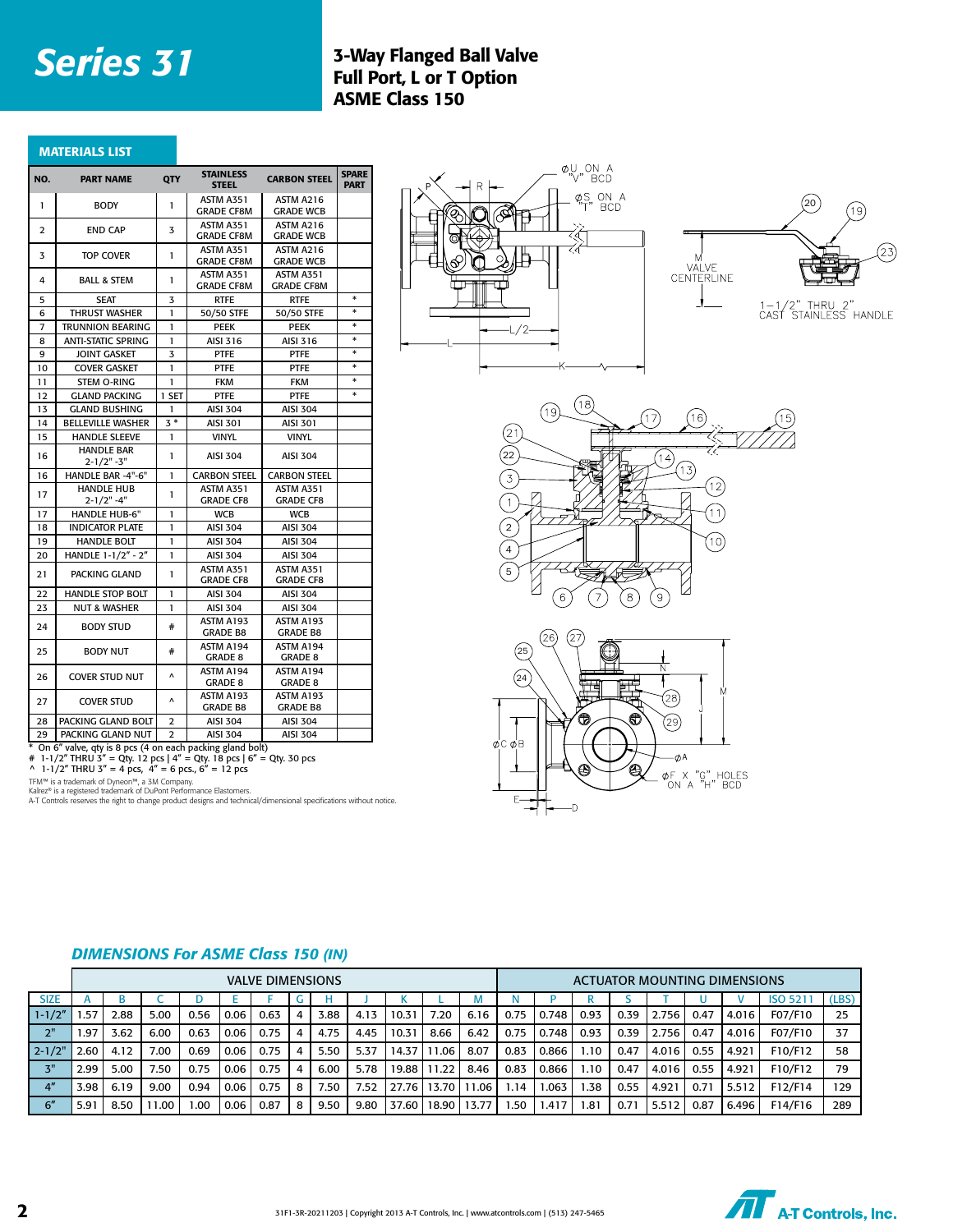### **S-Way Flanged Ball Valve**<br> **Series 31** Full Port, L or T Option ASME Class 150



*Pressure vs. Temperature - Series 31*



| <b>31 Series Component Temperature Ratings</b> |                          |                                      |  |  |
|------------------------------------------------|--------------------------|--------------------------------------|--|--|
| <b>COMPONENT</b>                               | <b>MATERIAL</b>          | <b>TEMPERATURE</b>                   |  |  |
| <b>Stem Packing</b>                            | <b>PTFE</b>              | $-50^{\circ}$ F to $450^{\circ}$ F   |  |  |
|                                                | Graphite                 | -100°F to 1100°F                     |  |  |
|                                                | TFM™-1600                | -75°F to 500°F                       |  |  |
| Gaskets                                        | PTFE (standard)          | -50°F to 400°F                       |  |  |
|                                                | Graphite                 | $-100^{\circ}$ F to $1100^{\circ}$ F |  |  |
|                                                | <b>PTFF</b>              | $-50^{\circ}$ F to 400 $^{\circ}$ F  |  |  |
| <b>Seats</b><br>(Other                         | RTFE (standard)          | $-50^{\circ}$ F to $450^{\circ}$ F   |  |  |
| <b>Materials</b>                               | TFM™-1600                | -75°F to 500°F                       |  |  |
| Available)                                     | 50/50 STFE               | -50°F to 550°F                       |  |  |
|                                                | FKM (standard)           | $-20^{\circ}$ F to 450 $^{\circ}$ F  |  |  |
|                                                | Markez® Z1028            | 5°F to 608°F                         |  |  |
|                                                | Kalrez <sup>®</sup> 4079 | 30°F to 600°F                        |  |  |
|                                                | Chemraz <sup>®</sup> 505 | -22°F to 446°F                       |  |  |
|                                                | Kalrez® 6375             | $-4$ °F to 527°F                     |  |  |
| O-Rings                                        | Perlast® G75M            | 5°F to 500°F                         |  |  |
|                                                | Chemraz® 564             | -40°F to 445°F                       |  |  |
|                                                | Low Temp Buna            | -65°F to 275°F                       |  |  |
|                                                | <b>EPDM</b>              | -70°F to 250°F                       |  |  |
|                                                | Silicone                 | $-60^{\circ}$ F to $400^{\circ}$ F   |  |  |

NOTE: At temperature, valves are limited by either the valve body/ end cap pressure ratings, seat pressure ratings, or packing/stem seal/gaskets; whichever is lower.

|             |             |             |             | Pressure - Seat Material |  |  |
|-------------|-------------|-------------|-------------|--------------------------|--|--|
| <u>Temp</u> | <b>RTFE</b> | <b>STFE</b> | <b>PTFE</b> | TFM <sup>™</sup> -1600   |  |  |
| $-75^\circ$ |             |             |             | 2000                     |  |  |
| $-50^\circ$ | 2000        | 2000        | 1000        | 2000                     |  |  |
| $100^\circ$ | 2000        | 2000        | 1000        | 2000                     |  |  |
| 122°        | 2000        | 2000        | 1000        | 2000                     |  |  |
| $150^\circ$ | 1829        | 1869        | 899         | 1852                     |  |  |
| $200^\circ$ | 1524        | 1636        | 719         | 1587                     |  |  |
| $250^\circ$ | 1220        | 1402        | 540         | 1323                     |  |  |
| 300°        | 915         | 1168        | 360         | 1058                     |  |  |
| 350°        | 610         | 935         | 180         | 794                      |  |  |
| 400°        | 305         | 701         | 0           | 529                      |  |  |
| $450^\circ$ | 0           | 467         |             | 265                      |  |  |
| $500^\circ$ |             | 234         |             | 0                        |  |  |
| 550°        |             | 0           |             |                          |  |  |

| <b>Temp</b> | <b>CF8M</b> psi | <b>WCB</b> psi |
|-------------|-----------------|----------------|
| $-20^\circ$ | 275             | 285            |
| $100^\circ$ | 275             | 285            |
| $200^\circ$ | 235             | 260            |
| $300^\circ$ | 215             | 230            |
| $400^\circ$ | 195             | 200            |
| $500^\circ$ | 170             | 170            |
| $600^\circ$ | 140             | 140            |

#### Cv Values

| <b>VALVE SIZE</b> | <b>T-PORT</b><br><b>STRAIGHT THRU</b> | L & T-PORT<br>$90^\circ$ |
|-------------------|---------------------------------------|--------------------------|
| $1 - 1/2"$        | 213                                   | 54                       |
| 2"                | 312                                   | 90                       |
| $2 - 1/2"$        | 688                                   | 159                      |
| 3"                | 886                                   | 211                      |
| 4"                | 1.891                                 | 386                      |
| 6"                | 5,834                                 | 926                      |

#### Class 150 Torque Values

|                             | for RTFE Seats          |                                     |
|-----------------------------|-------------------------|-------------------------------------|
| <b>VALVE</b><br><b>SIZE</b> | <b>BREAK</b><br>IN*LBS. |                                     |
| $1 - 1/2"$                  | 343                     | Published to<br>are based or        |
| 2"                          | 546                     | differential p                      |
| $2 - 1/2"$                  | 769                     | with clean w                        |
| ٦"                          | 1.019                   | Consult the                         |
| 4"                          | 1.814                   | <b>Sizing Guide</b><br>assistance w |
| 6"                          | 3.740                   | actuators                           |

rques n full oressure vater. Application  $for$ ith sizing actuators.

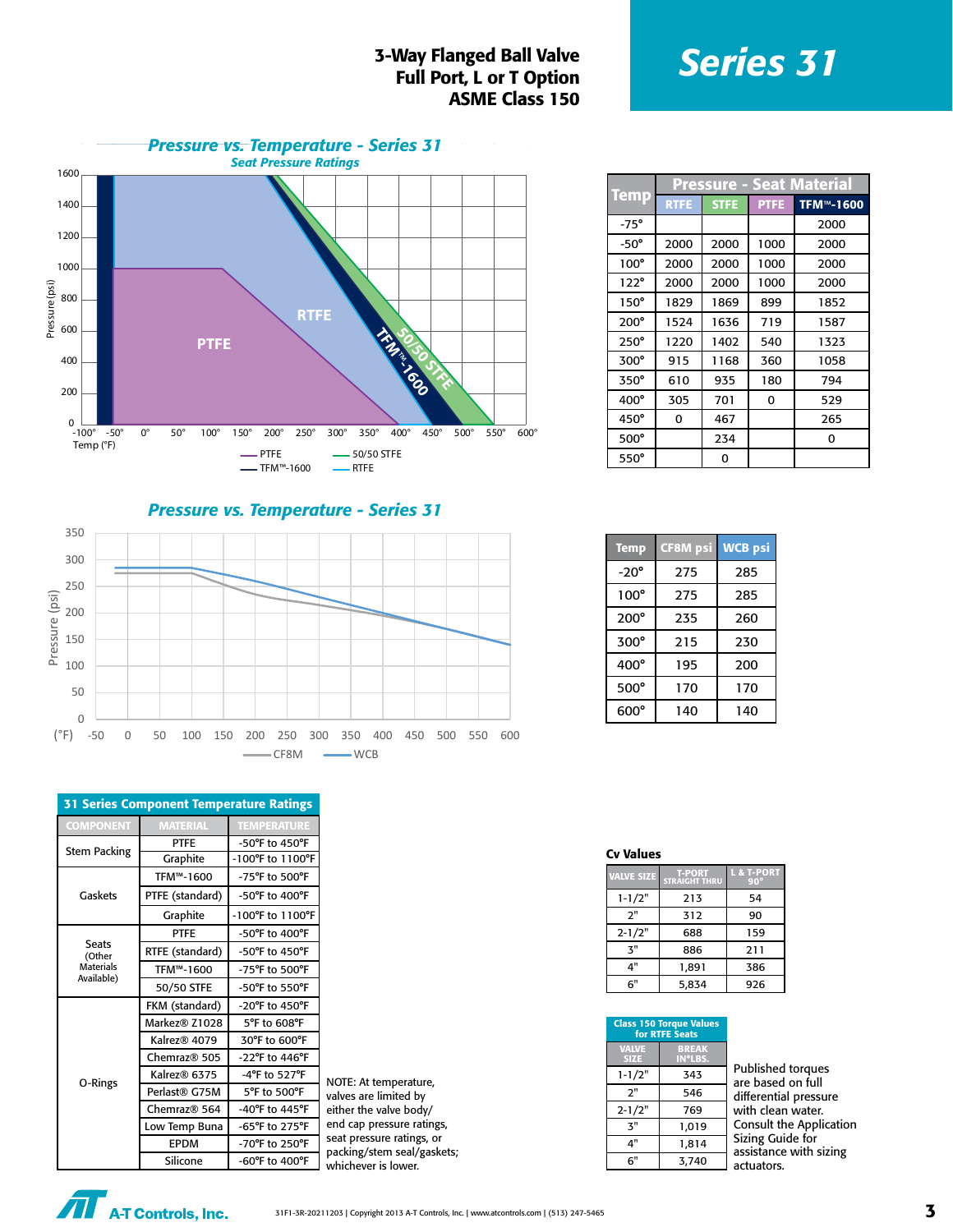



## *Pneumatic Double Acting*

*Automated Ball Valve Package*

Series 31 3-Way Flanged Ball Valve

Sizes 1-1/2"-6" 316SST or WCB ASME Class 150 Full Port Design 1-pc Ball & Stem Blowout Proof Stem RTFE Seats Standard "L" or "T" Port Option Trunnion Ball Design ISO 5211 Actuator Mounting Pad

#### **STANDARDS**

Design<br>Flanged Ends Pressure Testing<br>Pressure Testing API 598<br>Mounting ISO 5211 Mounting ISO 5211 Material Certification EN 10204-3.1 MTR Quality Assurance

ASME B16.34 Flanged Ends<br>
Face-to-Face (per factory's standard) Safety Integrity SIL 3; IEC 61508:2010 CE Approval 2014/68/EU Module H



3-Way Flanged, Direct Mount, Full Port

For operating temperatures in excess of 175° F with Buna-N seals in the actuator, an extended bracket is required. FKM seals in the actuator require an extended bracket for more than 300° F. Please consult factory for sizing information.

#### Class 150 Double Acting Assembly DIMENSIONS (IN)

| <b>VALVE SIZE</b>                                      | $\mathbb{A}$ | в     |       | D    | ы    |
|--------------------------------------------------------|--------------|-------|-------|------|------|
| $1 - 1/2"$                                             | 9.29         | 9.23  | 7.20  | 4.18 | 5.00 |
| 2"                                                     | 9.29         | 9.54  | 8.66  | 4.18 | 6.00 |
| $2 - 1/2"$                                             | 13.39        | 12.30 | 11.06 | 5.59 | 7.00 |
| 3"                                                     | 13.39        | 12.71 | 11.22 | 5.59 | 7.50 |
| 4"                                                     | 15.35        | 15.51 | 13.70 | 5.98 | 9.00 |
| 6"                                                     | 19.31        | 19.83 | 18.90 | 7.48 | 1.00 |
| DIMENSIONS SHOWN ARE FOR ASSEMBLIFS SIZED FOR 80 RSLSU |              |       |       |      |      |

DIMENSIONS SHOWN ARE FOR ASSEMBLIES SIZED FOR 80 PSI SUPPLY

| סים<br>ैं<br>ပ္ခြ |  |
|-------------------|--|
|                   |  |
|                   |  |
|                   |  |
|                   |  |
|                   |  |



| <b>SIZED FOR</b><br><b>80 psi AIR SUPPLY</b> |                     |  |
|----------------------------------------------|---------------------|--|
| <b>SIZE</b>                                  | <b>MODEL</b>        |  |
| $1 - 1/2"$                                   | 31-FX-150/3RFD-XX-* |  |
| 2"                                           | 31-FX-200/3RFD-XX-* |  |
| $2 - 1/2"$                                   | 31-FX-250/3RJD-XX-* |  |
| <b>ス</b> ‼                                   | 31-FX-300/3RJD-XX-* |  |
| Δ"                                           | 31-FX-400/3RKD-XX-* |  |
| 6"                                           | 31-FX-600/3RND-XX-* |  |

| <b>SIZED FOR</b><br><b>60 psi AIR SUPPLY</b> |                            |  |  |  |
|----------------------------------------------|----------------------------|--|--|--|
| <b>SIZE</b>                                  | <b>MODEL</b>               |  |  |  |
| $1 - 1/2"$                                   | 31-FX-150/3RFD-XX-*        |  |  |  |
| 2"                                           | 31-FX-200/3RFD-XX-*        |  |  |  |
| $2 - 1/2"$                                   | 31-FX-250/3RJD-XX-*        |  |  |  |
| 3"                                           | 31-FX-300/3RJD-XX-*        |  |  |  |
| 4"                                           | 31-FX-400/3RKD-XX-*        |  |  |  |
| ճ"                                           | 31-FX-600/3RND-XX-*        |  |  |  |
|                                              | * Must specify L or T port |  |  |  |



|                 | <b>OPTIONS</b>  |                                                 |                   |  |
|-----------------|-----------------|-------------------------------------------------|-------------------|--|
| <b>SUFFIX 1</b> |                 | <b>Accessories/Options</b>                      | Model no.         |  |
| x               | No Specials     |                                                 |                   |  |
| A               |                 | TYPE 4 Solenoid 120VAC                          | TVCS-X411-4N-A120 |  |
| R               |                 | TYPE 7 Solenoid 120VAC                          | TVC6-X411-7N-A120 |  |
| C               |                 | Intrinsically Safe Solenoid                     | TVIS-X411-4N-D24  |  |
| D               |                 | TYPE 4 Solenoid 24VDC                           | TVCS-X411-4N-D24  |  |
| F               |                 | TYPE 7 Solenoid 24VDC                           | TVC6-X411-7N-D24  |  |
| Q               |                 | TYPE 4 SST Solenoid 120VAC                      | TVSS-X411-4N-A120 |  |
| M               |                 | TYPE 7 SST Solenoid 120VAC<br>TVSS-X411-7N-A120 |                   |  |
| $\mathbf{I}$    |                 | TYPE 4 SST Solenoid 24VDC                       | TVSS-X411-4N-D24  |  |
| N               |                 | TYPE 7 SST Solenoid 24VDC                       | TVSS-X411-7N-D24  |  |
| P               |                 | Pneumatic Positioner                            | PPR-1200          |  |
| E               |                 | Electro-Pneumatic Positioner                    | EPR-1000          |  |
|                 | <b>SUFFIX 2</b> | <b>Accessories</b>                              | Model no.         |  |
|                 | x               | No Specials                                     |                   |  |
|                 | А               | TYPE 4 Limit Switch                             | APL-210N          |  |
|                 | R               | TYPE 7 Limit Switch                             | APL-510N          |  |
|                 | c               | Intrinsically Safe Limit Switch APL-218N        |                   |  |
|                 | Q               | TYPE 4 SST Limit Switch                         | API-910N          |  |
|                 | м               | TYPE 7 SST Limit Switch                         | APL-510S          |  |

Other options available - call for details

Actuators are sized based on full differential pressure with clean water. Consult the Application Sizing Guide for assistance with sizing actuators.

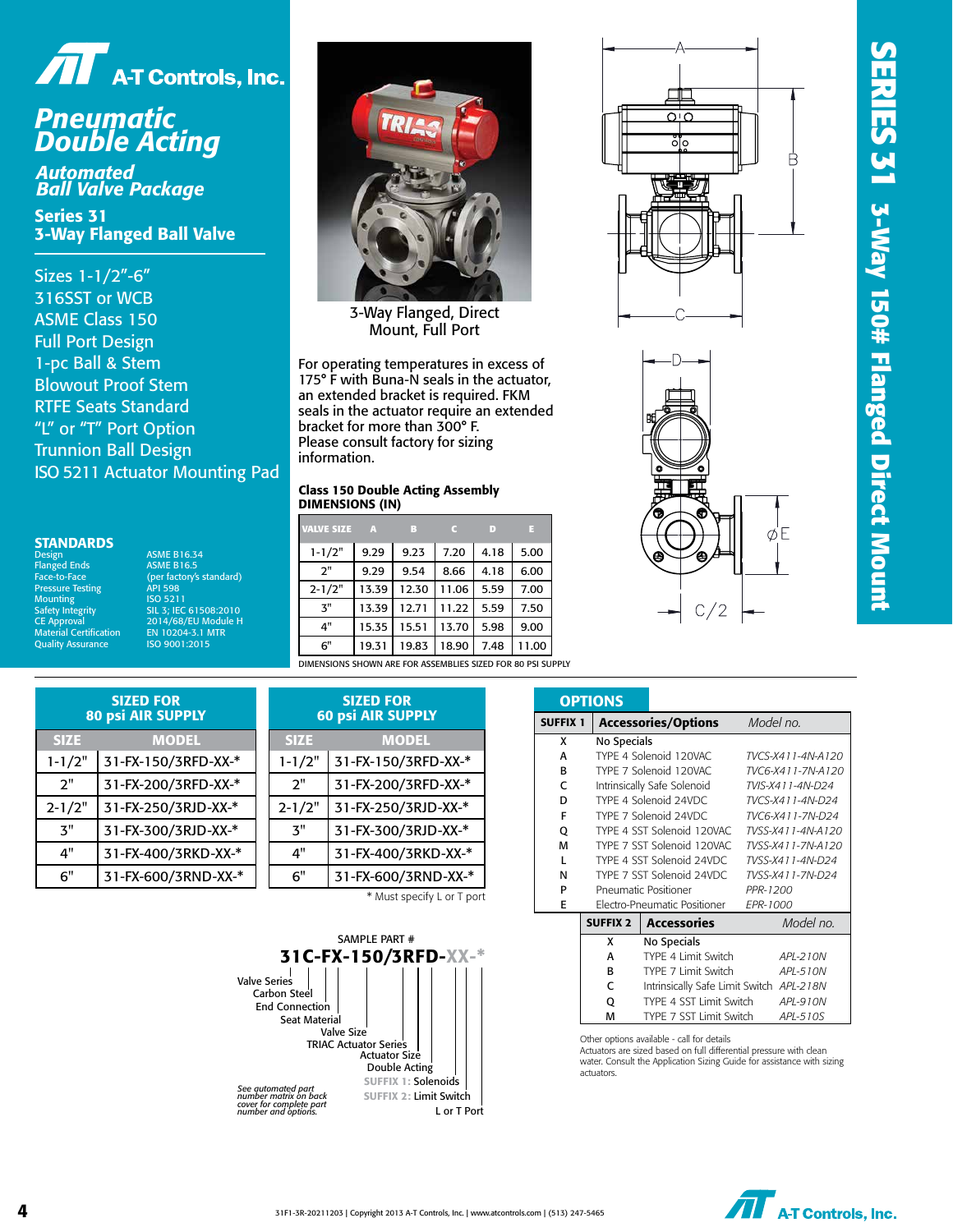

## *Pneumatic Spring Return*

*Automated Ball Valve Package*

Series 31 3-Way Flanged Ball Valve

Sizes 1-1/2"-6" 316SST or WCB ASME Class 150 Full Port Design 1-pc Ball & Stem Blowout Proof Stem RTFE Seats Standard "L" or "T" Port Option Trunnion Ball Design ISO 5211 Actuator Mounting Pad



3-Way Flanged, Direct Mount, Full Port

For operating temperatures in excess of 175° F with Buna-N seals in the actuator, an extended bracket is required. FKM seals in the actuator require an extended bracket for more than 300° F. Please consult factory for sizing information.

#### Class 150 Spring Return Assembly DIMENSIONS (IN)

| <b>STANDARDS</b><br><b>Design</b>                   | <b>ASME B16.34</b>                            | <b>VALVE SIZE</b> | A     | в     |       | D    |       |
|-----------------------------------------------------|-----------------------------------------------|-------------------|-------|-------|-------|------|-------|
| <b>Flanged Ends</b><br>Face-to-Face                 | <b>ASME B16.5</b><br>(per factory's standard) | $1 - 1/2"$        | 11.02 | 9.53  | 7.20  | 4.27 | 5.00  |
| <b>Pressure Testing</b><br><b>Mounting</b>          | <b>API 598</b><br>ISO 5211                    | 2"                | 11.50 | 10.51 | 8.66  | 5.78 | 6.00  |
| Safety Integrity                                    | SIL 3: IEC 61508:2010                         | $2 - 1/2"$        | 15.35 | 12.97 | 11.06 | 5.98 | 7.00  |
| <b>CE Approval</b><br><b>Material Certification</b> | 2014/68/EU Module H<br>EN 10204-3.1 MTR       | 3"                | 15.35 | 13.38 | 11.22 | 5.98 | 7.50  |
| <b>Quality Assurance</b>                            | ISO 9001:2015                                 | 4"                | 16.89 | 16.06 | 13.70 | 6.38 | 9.00  |
|                                                     |                                               | 6"                | 23.54 | 21.06 | 18.90 | 8.90 | 11.00 |

DIMENSIONS SHOWN ARE FOR ASSEMBLIES SIZED FOR 80 PSI SUPPLY





| <b>SIZED FOR</b><br><b>80 psi AIR SUPPLY</b> |                     |  |  |  |
|----------------------------------------------|---------------------|--|--|--|
| <b>SIZE</b>                                  | <b>MODEL</b>        |  |  |  |
| $1 - 1/2"$                                   | 31-FX-150/3RGS-XX-* |  |  |  |
| 2"                                           | 31-FX-200/3RHS-XX-* |  |  |  |
| $2 - 1/2"$                                   | 31-FX-250/3RKS-XX-* |  |  |  |
| ス"                                           | 31-FX-300/3RKS-XX-* |  |  |  |
| 4"                                           | 31-FX-400/3RLS-XX-* |  |  |  |
| 6"                                           | 31-FX-600/3RRS-XX-* |  |  |  |

| <b>SIZED FOR</b><br><b>60 psi AIR SUPPLY</b> |  |  |  |  |
|----------------------------------------------|--|--|--|--|
| <b>MODEL</b>                                 |  |  |  |  |
| 31-FX-150/3RH4-XX-*                          |  |  |  |  |
| 31-FX-200/3RJ4-XX-*                          |  |  |  |  |
| 31-FX-250/3RK4-XX-*                          |  |  |  |  |
| 31-FX-300/3RK4-XX-*                          |  |  |  |  |
| 31-FX-400/3RM4-XX-*                          |  |  |  |  |
| 31-FX-600/3RR4-XX-*                          |  |  |  |  |
|                                              |  |  |  |  |



|                 | <b>OPTIONS</b>  |                                          |                   |  |  |
|-----------------|-----------------|------------------------------------------|-------------------|--|--|
| <b>SUFFIX 1</b> |                 | <b>Accessories/Options</b>               | Model no.         |  |  |
| x               | No Specials     |                                          |                   |  |  |
| A               |                 | TYPE 4 Solenoid 120VAC                   | TVCS-X411-4N-A120 |  |  |
| R               |                 | TYPE 7 Solenoid 120VAC                   | TVC6-X411-7N-A120 |  |  |
| C               |                 | Intrinsically Safe Solenoid              | TVIS-X411-4N-D24  |  |  |
| D               |                 | TYPE 4 Solenoid 24VDC                    | TVCS-X411-4N-D24  |  |  |
| F               |                 | TYPE 7 Solenoid 24VDC                    | TVC6-X411-7N-D24  |  |  |
| Q               |                 | TYPE 4 SST Solenoid 120VAC               | TVSS-X411-4N-A120 |  |  |
| М               |                 | TYPE 7 SST Solenoid 120VAC               | TVSS-X411-7N-A120 |  |  |
| L               |                 | TYPE 4 SST Solenoid 24VDC                | TVSS-X411-4N-D24  |  |  |
| N               |                 | TYPE 7 SST Solenoid 24VDC                | TVSS-X411-7N-D24  |  |  |
| P               |                 | Pneumatic Positioner                     | PPR-1200          |  |  |
| E               |                 | Electro-Pneumatic Positioner             | EPR-1000          |  |  |
|                 | <b>SUFFIX 2</b> | <b>Accessories</b>                       | Model no.         |  |  |
|                 | x               | No Specials                              |                   |  |  |
|                 | А               | TYPE 4 Limit Switch                      | APL-210N          |  |  |
|                 | R               | TYPE 7 Limit Switch                      | APL-510N          |  |  |
|                 | c               | Intrinsically Safe Limit Switch APL-218N |                   |  |  |
|                 | Q               | TYPE 4 SST Limit Switch                  | API-910N          |  |  |
|                 | М               | TYPE 7 SST Limit Switch                  | APL-510S          |  |  |

Other options available - call for details

Actuators are sized based on full differential pressure with clean water. Consult the Application Sizing Guide for assistance with sizing actuators.

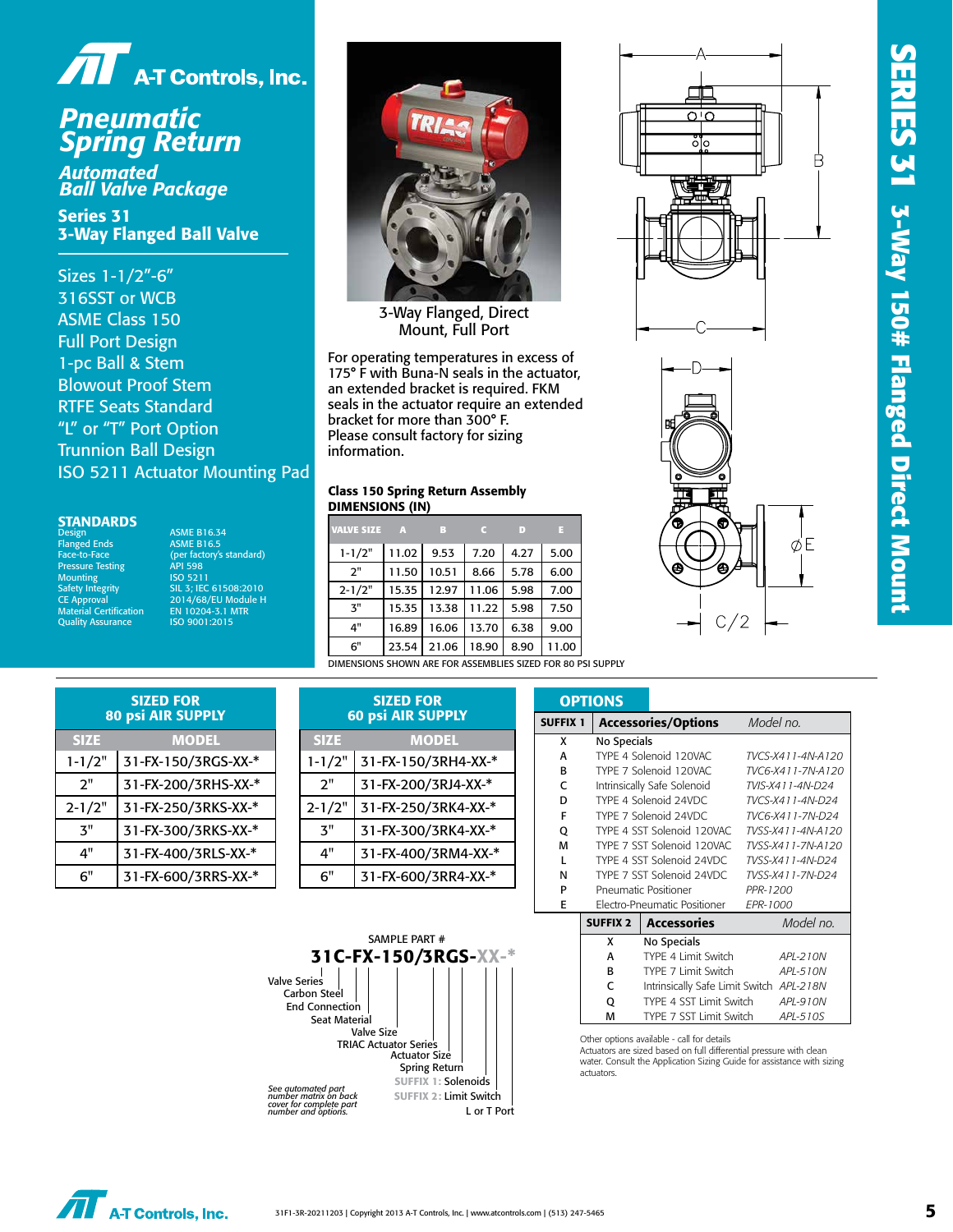

*Electric Automated Ball Valve Package*

Series 31 3-Way Flanged Ball Valve

Sizes 1-1/2"- 6" 316SST or WCB Full Port Design ASME Class 150 1-pc Ball & Stem Blowout Proof Stem RTFE Seats Standard "L" or "T" Port Option Trunnion Ball Design ISO 5211 Actuator Mounting Pad

#### **STANDARDS**

Design<br>Flanged Ends Face-to-Face<br>Pressure Testing Mounting<br>Safety Integrity **Quality Assurance** 

ASME B16.34<br>ASME B16.5 Factory's standard)<br>API 598 Associate County (1990)<br>Safety Integrity (1992) SIL 3; IEC 61508:2010<br>CE Approval (2014/68/EU Module H Expansive CH 2014/68/EU Module H<br>Approval 2014/68/EU Module H<br>terial Certification EN 10204-3.1 MTR EN 10204-3.1 MTR<br>ISO 9001:2015



3-Way Flanged, Direct Mount, Full Port

For operating temperatures in excess of 158° F with an electric actuator, an extended bracket is required. Please consult factory for sizing information.

#### Class 150 Electric Assembly DIMENSIONS (IN)

| VALVE<br><b>SIZE</b> | $\mathbb{R}$ | $\mathbf{B}$   |             | $\Box$ | Æ7    | ↔     |
|----------------------|--------------|----------------|-------------|--------|-------|-------|
| $1 - 1/2"$           |              | $9.02$   14.69 | 7.20        | 13.31  | 5.00  | 10.43 |
| 2"                   | 9.02         | 15.00          | 8.66        | 13.31  | 6.00  | 10.43 |
| $2 - 1/2"$           | 10.20        | 16.79 11.06    |             | 14.49  | 7.00  | 11.26 |
| 3"                   | 10.20        |                | 17.20 11.22 | 14.49  | 7.50  | 11.26 |
| 4"                   | 10.20        | 18.94          | 13.70       | 14.49  | 9.00  | 11.26 |
| 6"                   |              | 11.69 22.60    | 18.90       | 16.14  | 11.00 | 12.09 |
|                      |              |                |             |        |       |       |

DIMENSIONS ARE FOR ON/OFF ASSEMBLIES

| <b>ON-OFF</b> |                     |  |  |  |
|---------------|---------------------|--|--|--|
| <b>SIZE</b>   | <b>MODEL</b>        |  |  |  |
| $1 - 1/2"$    | 31-FX-150/WEC1-XX-* |  |  |  |
| ን"            | 31-FX-200/WEC1-XX-* |  |  |  |
| $2 - 1/2"$    | 31-FX-250/WEE1-XX-* |  |  |  |
| ጞ"            | 31-FX-300/WEE1-XX-* |  |  |  |
| 4"            | 31-FX-400/WEE1-XX-* |  |  |  |
| ิ 6"          | 31-FX-600/WEH1-XX-* |  |  |  |

| ON-OFF             |  |             | <b>MODULATING</b>   |
|--------------------|--|-------------|---------------------|
| <b>MODEL</b>       |  | <b>SIZE</b> | <b>MODEL</b>        |
| 1-FX-150/WEC1-XX-* |  | $1 - 1/2"$  | 31-FX-150/WEC2-XX-* |
| 1-FX-200/WEC1-XX-* |  | 2"          | 31-FX-200/WEC2-XX-* |
| 1-FX-250/WEE1-XX-* |  | $2 - 1/2"$  | 31-FX-250/WEE2-XX-* |
| 1-FX-300/WEE1-XX-* |  | ጞ"          | 31-FX-300/WEE2-XX-* |
| 1-FX-400/WEE1-XX-* |  | 4"          | 31-FX-400/WEE2-XX-* |
| 1-FX-600/WEH1-XX-* |  | 6"          | 31-FX-600/WEH2-XX-* |
|                    |  |             |                     |

\* Must specify L or T port







## **OPTIONS**

|   |             | Suffix 1 Voltage / Accessory                                                                                                                               | Model No. |
|---|-------------|------------------------------------------------------------------------------------------------------------------------------------------------------------|-----------|
| x | No Specials |                                                                                                                                                            |           |
| R |             | 24VDC Electric Actuator                                                                                                                                    |           |
| S |             | 220VAC Electric Actuator                                                                                                                                   |           |
| T |             | Other Voltage Electric Actuator                                                                                                                            |           |
| W |             | 12VDC Electric Actuator                                                                                                                                    |           |
| Υ |             | 24VAC Electric Actuator                                                                                                                                    |           |
|   |             | * No voltage specified on electric assemblies denotes 120VAC                                                                                               |           |
|   |             | <b>Suffix 2 Accessories</b>                                                                                                                                |           |
|   | x           | No Specials                                                                                                                                                |           |
|   |             | HS1 High Speed Electric                                                                                                                                    |           |
|   |             | HS2 High Speed Electric                                                                                                                                    |           |
|   |             | Other options available - call for details.                                                                                                                |           |
|   |             | Actuators are sized based on full differential pressure<br>with clean water. Consult the Application Sizing Guide for<br>assistance with sizing actuators. |           |

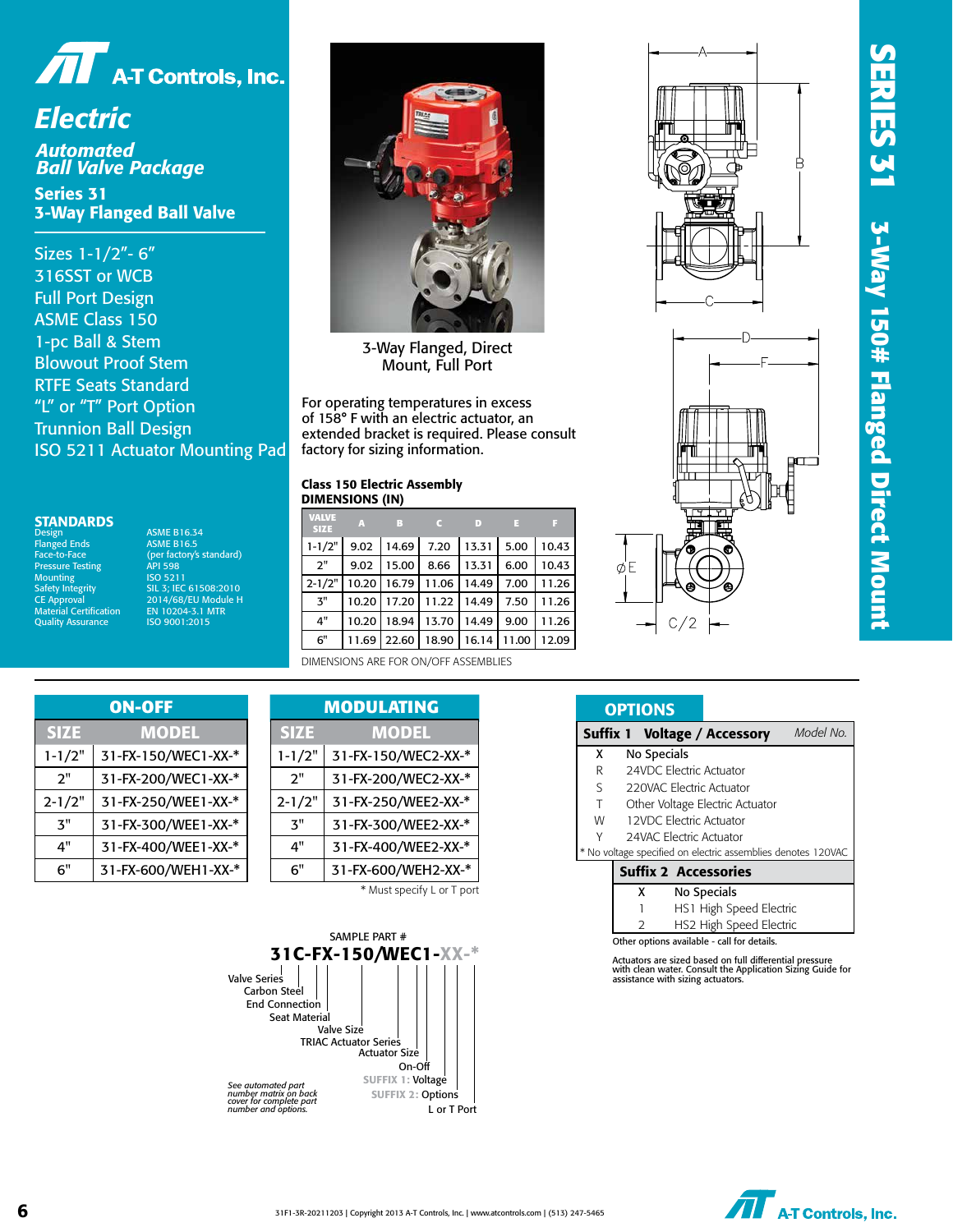## HOW TO ORDER: Manual Valves *Series 31*

|    | <b>Valve Series</b>                    |
|----|----------------------------------------|
| 31 | 3-Way Flanged, Direct Mount, Full Port |

| <b>Body/Ball/Stem Material</b>       |
|--------------------------------------|
| Blank Valve Series Standard (316SST) |
| Carbon Steel Body                    |

|    | <b>End Connection</b>        |
|----|------------------------------|
| F1 | 150# Flanged Ends            |
| F3 | 300# Flanged Ends            |
| xх | Configurable End Connections |
|    |                              |

|                                                                                 |             | <b>Valve Size</b> |  |
|---------------------------------------------------------------------------------|-------------|-------------------|--|
|                                                                                 |             | $0300 - 3''$      |  |
| $\begin{array}{ c c c } \hline 0150 & 1-1/2'' \\ \hline 0200 & 2'' \end{array}$ |             | 0400 4"           |  |
|                                                                                 | 0250 2-1/2" | 0600 6"           |  |

#### 6 Seat, Lining & Trim Material

- X Reinforced TFE Seats (RTFE)
- P Virgin TFE Seats (PTFE) S 50/50 STFE Seats
- T TFM™-1600 Seats
- A 50% SS Powder/50% TFM™-1600 Seats (STFM)
- E All TFM™-1600 Seats, Seals, & Packing
- C STFE Seats w/ Non-Standard Graphite Packing & Gaskets 10 O-Ring

| $\mathbf{7}$ | <b>Special Designation</b>  |
|--------------|-----------------------------|
| X            | No Specials/Series Standard |

- G Gear Operator
- H Gear Operator with Lockout Plate
- 4 4" Lockable Stem Extension

#### 8 | Additional Specials

- X No Specials/Series Standard
- O Oxygen Cleaned
- Z Special End Configuration
- V Vented Ball
- E Bonnet Extension Lockable Handle
- F Fugitive Emissions Bonnet
- D Degreased & Bagged
- A Vented Ball, Degreased & Bagged
- B Vented Ball, Oxygen Cleaned

#### OPTIONS:

#### 9 | Special Designation

- L L-Port, 3-Way arrangement
- T T-Port, 3-Way arrangement

- Blank No Designation, Valve Series Standard
- X Multiple Option Designation 2 Markez® Z1028
- 
- 4 Kalrez 4079
- 5 Chemraz® 505
- 6 Kalrez 6375
- 7 Perlast® G75M
- 9 Chemraz® 564
- B Low Temp Buna
- E EPDM
- S Silicone

### 11 | Additional Specials

- Blank No Designation, Valve Series Standard
- X Multiple Option Designation
- E CE/PED Certified
- B B7M Bolting
- M Marine Epoxy Coating

17-4 PH® is a registered trademark of AK Steel Corporation.<br>Chemraz© is a registered trademark of Greene, Tweed & Co.<br>Markez© is a registered trademark of Marco Rubber & Plastic Products Inc.<br>Perlast© is a registered trade

|                                          |     |     | <b>HOW TO ORDER MANUAL VALVES</b>                                                                  |
|------------------------------------------|-----|-----|----------------------------------------------------------------------------------------------------|
| 2 <sup>7</sup><br>$\downarrow\downarrow$ | 4   | - 5 | $-678 - 9 - 1011$<br>$\downarrow$ $\downarrow$ $\downarrow$ $\downarrow$ $\downarrow$ $\downarrow$ |
| 31C                                      | F1. |     | $-0150 - XXX$                                                                                      |